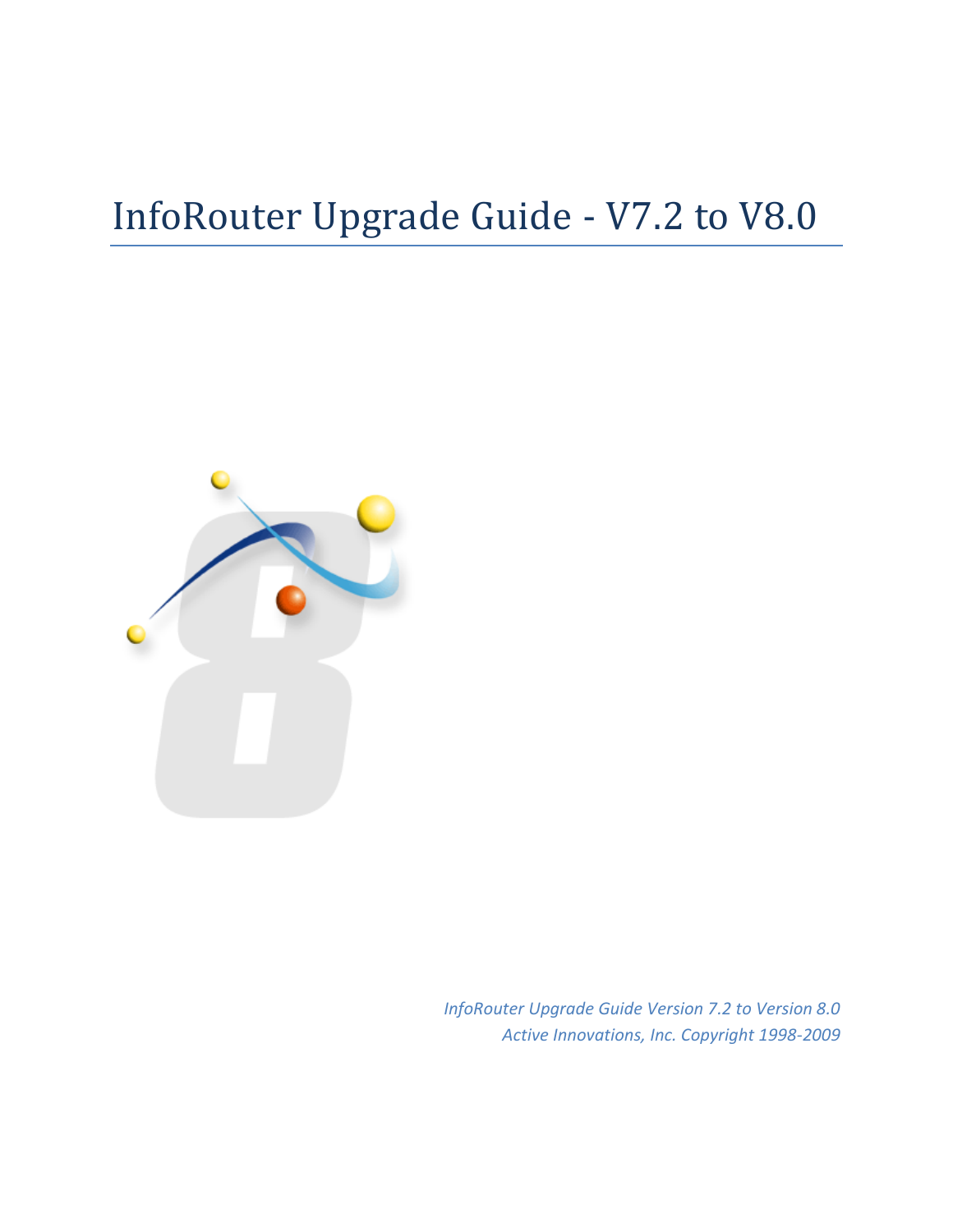# InfoRouter Upgrade Guide - V7.2 to V8.0

*Use this guide ONLY if you are upgrading from Version 7.2 to Version 8.0. If you are upgrading from Version 7.5, do not follow this guide. Use the following document instead: [Upgrade-Guide-V75-To-V80.pdf](http://www.inforouter.com/Downloads/V80/Upgrade-Guide-V75-To-V80.pdf)*

## *Upgrade Prerequisites*

Download and install .NET Framework 2.0 Enable Framework 2.0 Enable ASP.NET Install latest service packs and updates for Windows, .NET Framework and all third-party applications.

## *Important note for MySQL Users*

If you are using MySQL as your database platform, please note that the new version requires MySQL version 5.0.19 or higher. You must perform the database upgrade prior to upgrading infoRouter. Requirements for MS SQL Server and Oracle have remained unchanged in version 8.0. **Upgrade the Oracle client to a 10g client For 64 bit systems 64 bit IIS configuration is required for Oracle** 

# *Step by step upgrade procedures:*

### **Login as "Administrator" to the server.**

Run Live Update program for version 7.

This step is critical. The upgrade program requires version 7.2.215. You can verify your existing version by navigating to the "Server Status" link in the infoRouter Control Panel.

Stop Internet Information Services by typing IISRESET /STOP at the command prompt to make sure that no users are connected to infoRouter.

Backup your existing Version 7.2.215

- 1- Backup your existing warehouse
- 2- Backup your existing Database
- 3- Backup the entire InfoRouter Application Path (example: "C:\infoRouter")

Delete the following folders and files from the infoRouter application path.

- IRSetup.exe
- IRSUM7.XML
- LiveUpdate.ini
- LiveUpdate7.exe
- Mysql.data.dll
- System.Data.Oracle.dll
- WHConfig7.exe

#### **Please note your current IIS virtual directory path. This will be prompted during upgrade process.**

infoRouter Upgrade Guide V7.2 to V8.0 Active Innovations, Inc. Copyright 1998 - 2009